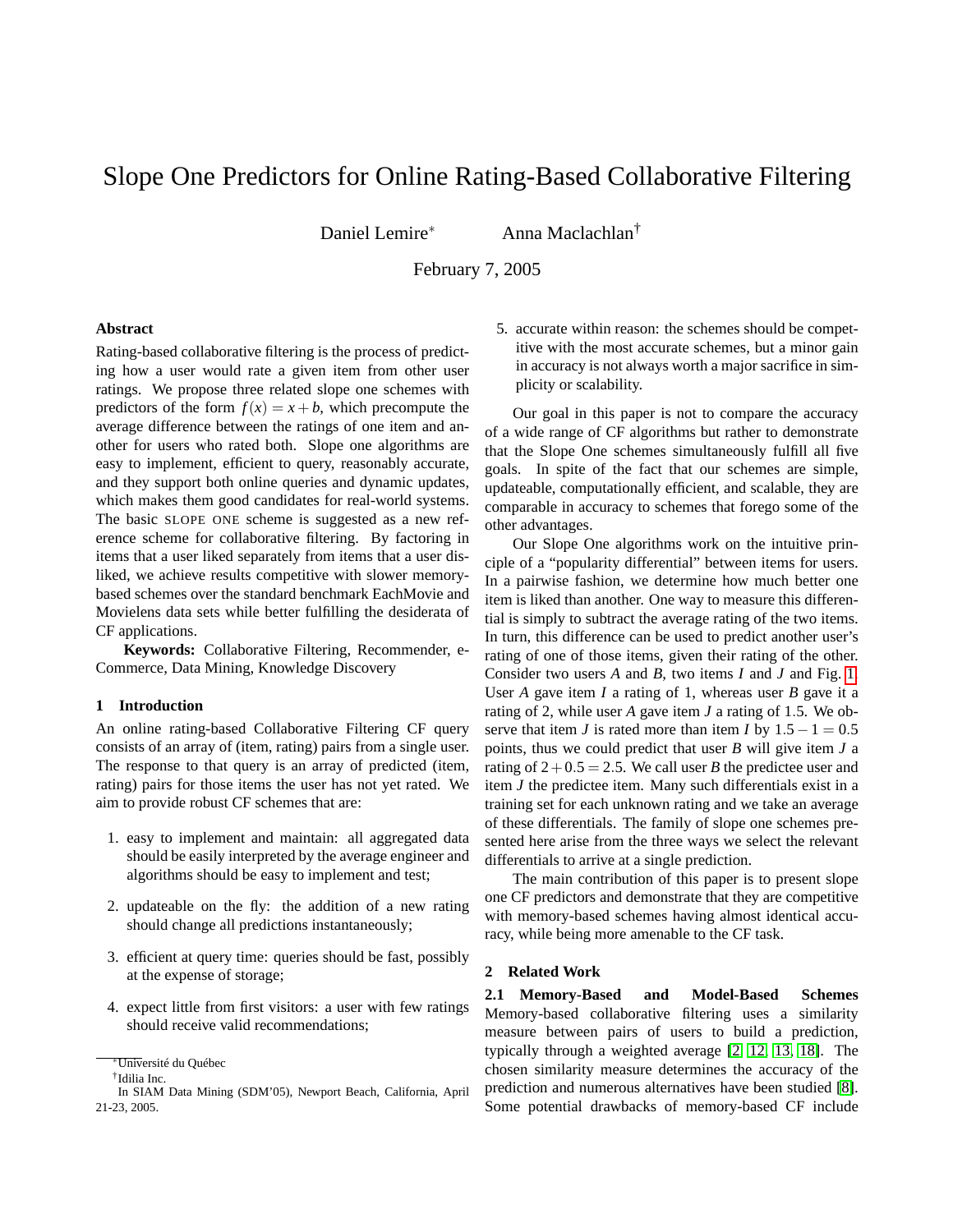

<span id="page-1-0"></span>Figure 1: Basis of SLOPE ONE schemes: User A's ratings of two items and User B's rating of a common item is used to predict User B's unknown rating.

scalability and sensitivity to data sparseness. In general, schemes that rely on similarities across users cannot be precomputed for fast online queries. Another critical issue is that memory-based schemes must compute a similarity measure between users and often this requires that some minimum number of users (say, at least 100 users) have entered some minimum number of ratings (say, at least 20 ratings) including the current user. We will contrast our scheme with a well-known memory-based scheme, the Pearson scheme.

There are many model-based approaches to CF. Some are based on linear algebra (SVD, PCA, or Eigenvectors) [\[3,](#page-4-5) [6,](#page-4-6) [7,](#page-4-7) [10,](#page-4-8) [15,](#page-4-9) [16\]](#page-4-10); or on techniques borrowed more directly from Artificial Intelligence such as Bayes methods, Latent Classes, and Neural Networks [\[1,](#page-4-11) [2,](#page-4-0) [9\]](#page-4-12); or on clustering [\[4,](#page-4-13) [5\]](#page-4-14). In comparison to memory-based schemes, model-based CF algorithms are typically faster at query time though they might have expensive learning or updating phases. Modelbased schemes can be preferable to memory-based schemes when query speed is crucial.

We can compare our predictors with certain types of predictors described in the literature in the following algebraic terms. Our predictors are of the form  $f(x) = x + b$ , hence the name "slope one", where  $b$  is a constant and  $x$  is a variable representing rating values. For any pair of items, we attempt to find the best function *f* that predicts one item's ratings from the other item's ratings. This function could be different for each pair of items. A CF scheme will weight the many predictions generated by the predictors. In [\[14\]](#page-4-15), the authors considered the correlation across pairs of items and then derived weighted averages of the user's ratings as predictors. In the simple version of their algorithm, their predictors were of the form  $f(x) = x$ . In the regression-based version of their algorithm, their predictors were of the form  $f(x) = ax + b$ . In [\[17\]](#page-4-16), the authors also employ predictors of the form  $f(x) = ax + b$ . A natural extension of the work in these two papers would be to consider predictors of the form  $f(x) = ax^2 + bx + c$ . Instead, in this paper, we use naïve pre-

dictors of the form  $f(x) = x + b$ . We also use naïve weighting. It was observed in [\[14\]](#page-4-15) that even their regression-based  $f(x) = ax + b$  algorithm didn't lead to large improvements over memory-based algorithms. It is therefore a significant result to demonstrate that a predictor of the form  $f(x) = x + b$ can be competitive with memory-based schemes.

#### **3 CF Algorithms**

We propose three new CF schemes, and contrast our proposed schemes with four reference schemes: PER USER AVERAGE, BIAS FROM MEAN, ADJUSTED COSINE ITEM-BASED, which is a model-based scheme, and the PEARSON scheme, which is representative of memory-based schemes.

**3.1 Notation** We use the following notation in describing schemes. The ratings from a given user, called an *evaluation*, is represented as an incomplete array  $u$ , where  $u_i$  is the rating of this user gives to item *i*. The subset of the set of items consisting of all those items which are rated in  $u$  is  $S(u)$ . The set of all evaluations in the training set is  $\chi$ . The number of elements in a set *S* is *card*(*S*). The average of ratings in an evaluation *u* is denoted  $\bar{u}$ . The set *S*<sub>*i*</sub>( $\chi$ ) is the set of all evaluations  $u \in \chi$  such that they contain item  $i$  ( $i \in S(u)$ ). Given two evaluations  $u, v$ , we define the scalar product  $\langle u, v \rangle$  as  $\sum_{i \in S(u) \cap S(v)} u_i v_i$ . Predictions, which we write  $P(u)$ , represent a vector where each component is the prediction corresponding to one item: predictions depend implicitly on the training set χ.

<span id="page-1-1"></span>**3.2 Baseline Schemes** One of the most basic prediction algorithms is the PER USER AVERAGE scheme given by the equation  $P(u) = \bar{u}$ . That is, we predict that a user will rate everything according to that user's average rating. Another simple scheme is known as BIAS FROM MEAN (or sometimes NON PERSONALIZED [\[8\]](#page-4-4)). It is given by

$$
P(u)_i = \bar{u} + \frac{1}{card(S_i(\chi))} \sum_{v \in S_i(\chi)} v_i - \bar{v}.
$$

That is, the prediction is based on the user's average plus the average deviation from the user mean for the item in question across all users in the training set. We also compare to the item-based approach that is reported to work best [\[14\]](#page-4-15), which uses the following adjusted cosine similarity measure, given two items *i* and *j*:

$$
sim_{i,j} = \frac{\sum_{u \in S_{i,j}(\chi)} (u_i - \bar{u})(u_j - \bar{u})}{\sum_{u \in S_{i,j}(\chi)} (u_i - \bar{u})^2 \sum_{u \in S_{i,j}(\chi)} (u_j - \bar{u})^2}
$$

The prediction is obtained as a weighted sum of these measures thus:

$$
P(u)_i = \frac{\sum_{j \in S(u)} |\text{sim}_{i,j}|(\alpha_{i,j}u_j + \beta_{i,j})}{\sum_{j \in S(u)} |\text{sim}_{i,j}|}
$$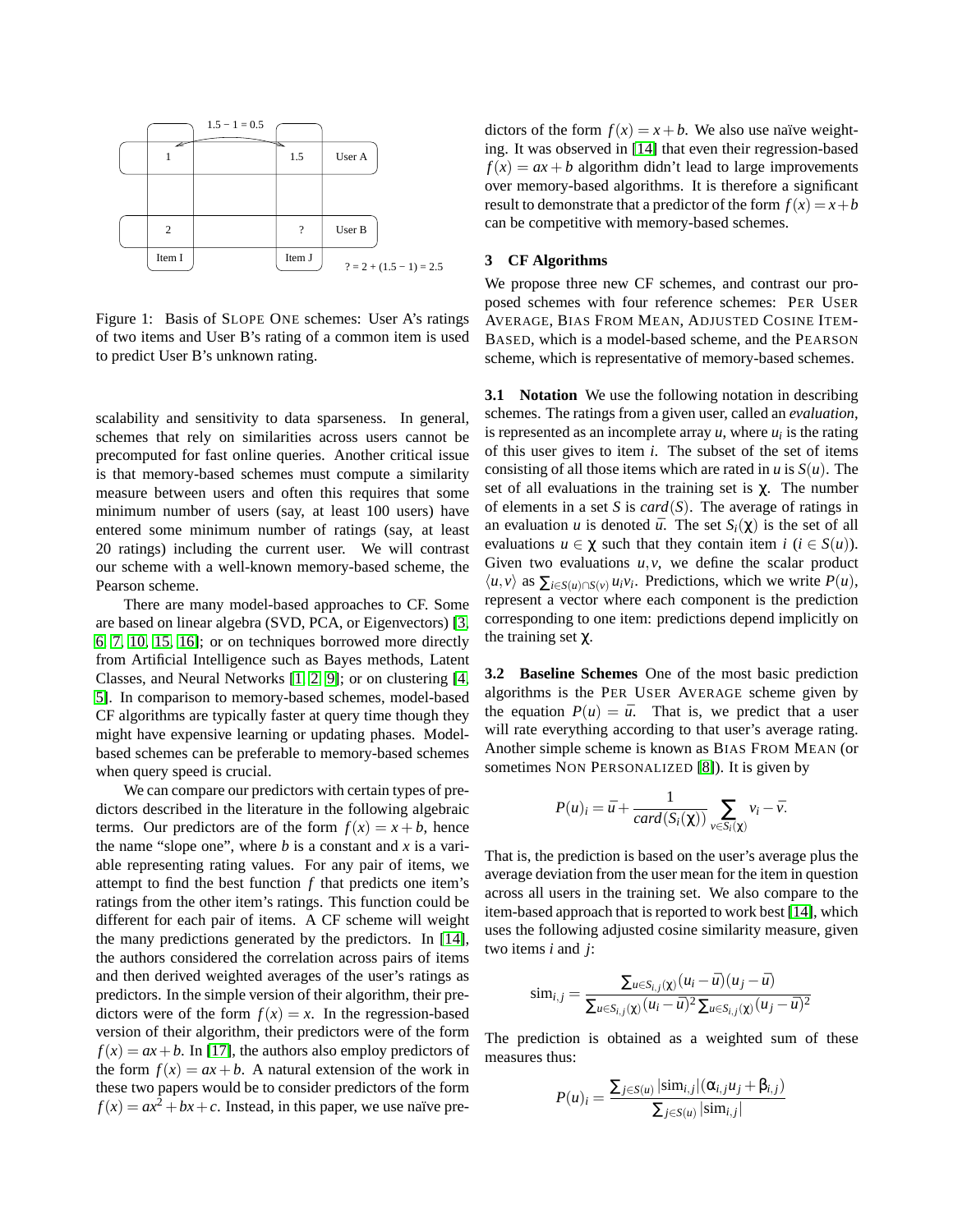where the regression coefficients  $\alpha_{i,j}$ ,  $\beta_{i,j}$  are chosen so as to minimize  $\sum_{u \in S_{i,j}(u)} (\alpha_{i,j} u_j \beta_{i,j} - u_i)^2$  with *i* and *j* fixed.

**3.3 The PEARSON Reference Scheme** Since we wish to demonstrate that our schemes are comparable in predictive power to memory-based schemes, we choose to implement one such scheme as representative of the class, acknowledging that there are many documented schemes of this type. Among the most popular and accurate memorybased schemes is the PEARSON scheme [\[13\]](#page-4-2). It takes the form of a weighted sum over all users in  $\chi$ 

$$
P(u)_i = \bar{u} + \frac{\sum_{v \in S_i(\chi)} \gamma(u, v)(v_i - \bar{v})}{\sum_{v \in S_i(\chi)} |\gamma(u, v)|}
$$

where  $\gamma$  is a similarity measure computed from Pearson's correlation:

$$
Corr(u, w) = \frac{\langle u - \overline{u}, w - \overline{w} \rangle}{\sqrt{\sum_{i \in S(u) \cap S(w)} (u_i - \overline{u})^2 \sum_{i \in S(u) \cap S(w)} (w_i - \overline{w})^2}}
$$

.

Following [\[2,](#page-4-0) [8\]](#page-4-4), we set

$$
\gamma(u, w) = Corr(u, w) |Corr(u, w)|^{\rho - 1}
$$

with  $\rho = 2.5$ , where  $\rho$  is the Case Amplification power. Case Amplification reduces noise in the data: if the correlation is high, say  $Corr = 0.9$ , then it remains high ( $0.9^{2.5} \approx 0.8$ ) after Case Amplification whereas if it is low, say  $Corr = 0.1$ , then it becomes negligible (0.1<sup>2.5</sup>  $\cong$  0.003). Pearson's correlation together with Case Amplification is shown to be a reasonably accurate memory-based scheme for CF in [\[2\]](#page-4-0) though more accurate schemes exist.

<span id="page-2-0"></span>**3.4 The SLOPE ONE Scheme** The slope one schemes take into account both information from other users who rated the same item (like the ADJUSTED COSINE ITEM-BASED) and from the other items rated by the same user (like the PER USER AVERAGE). However, the schemes also rely on data points that fall neither in the user array nor in the item array (e.g. user *A*'s rating of item *I* in Fig. [1\)](#page-1-0), but are nevertheless important information for rating prediction. Much of the strength of the approach comes from data that is *not* factored in. Specifically, only those ratings by users who have rated some common item with the predictee user and only those ratings of items that the predictee user has also rated enter into the prediction of ratings under slope one schemes.

Formally, given two evaluation arrays  $v_i$  and  $w_i$  with  $i =$ 1,...,*n*, we search for the best predictor of the form  $f(x) =$  $x + b$  to predict *w* from *v* by minimizing  $\sum_i (v_i + b - w_i)^2$ . Deriving with respect to *b* and setting the derivative to zero, we get  $b = \frac{\sum_i w_i - \hat{v}_i}{n}$ . In other words, the constant *b* must be chosen to be the average difference between the two arrays. This result motivates the following scheme.

Given a training set χ, and any two items *j* and *i* with ratings  $u_i$  and  $u_i$  respectively in some user evaluation  $u_i$ (annotated as  $u \in S_{j,i}(\chi)$ ), we consider the average deviation of item *i* with respect to item *j* as:

$$
dev_{j,i} = \sum_{u \in S_{j,i}(\chi)} \frac{u_j - u_i}{card(S_{j,i}(\chi))}.
$$

Note that any user evaluation  $u$  not containing both  $u_i$  and  $u_i$  is not included in the summation. The symmetric matrix defined by  $dev_{j,i}$  can be computed once and updated quickly when new data is entered.

Given that  $dev_{j,i} + u_i$  is a prediction for  $u_j$  given  $u_i$ , a reasonable predictor might be the average of all such predictions

$$
P(u)_j = \frac{1}{card(R_j)} \sum_{i \in R_j} (dev_{j,i} + u_i)
$$

where  $R_j = \{i | i \in S(u), i \neq j, \text{card}(S_{j,i}(\chi)) > 0\}$  is the set of all relevant items. There is an approximation that can simplify the calculation of this prediction. For a dense enough data set where almost all pairs of items have ratings, that is, where  $card(S_{i,i}(\chi)) > 0$  for almost all *i*, *j*, most of the time  $R_j = S(u)$  for  $j \notin S(u)$  and  $R_j = S(u) - \{j\}$ when  $j \in S(u)$ . Since  $\bar{u} = \sum_{i \in S(u)} \frac{u_i}{card(S(u))} \simeq \sum_{i \in R_j} \frac{u_i}{card(S(u))}$ *card*(*Rj*) for most *j*, we can simplify the prediction formula for the SLOPE ONE scheme to

$$
P^{S1}(u)_j = \bar{u} + \frac{1}{card(R_j)} \sum_{i \in R_j} dev_{j,i}.
$$

It is interesting to note that our implementation of SLOPE ONE doesn't depend on how the user rated individual items, but only on the user's average rating and crucially on which items the user has rated.

<span id="page-2-1"></span>**3.5 The WEIGHTED SLOPE ONE Scheme** One of the drawbacks of SLOPE ONE is that the number of ratings observed is not taken into consideration. Intuitively, to predict user *A*'s rating of item *L* given user *A*'s rating of items *J* and *K*, if 2000 users rated the pair of items *J* and *L* whereas only 20 users rated the pair of items *K* and *L*, then user *A*'s rating of item *J* is likely to be a far better predictor for item *L* than user *A*'s rating of item *K* is. Thus, we define the WEIGHTED SLOPE ONE prediction as the following weighted average

$$
P^{wS1}(u)_j = \frac{\sum_{i \in S(u) - \{j\}} (\text{dev}_{j,i} + u_i) c_{j,i}}{\sum_{i \in S(u) - \{j\}} c_{j,i}}
$$

where  $c_{j,i} = card(S_{j,i}(\chi))$ .

<span id="page-2-2"></span>**3.6 The BI-POLAR SLOPE ONE Scheme** While weighting served to favor frequently occurring rating patterns over infrequent rating patterns, we will now consider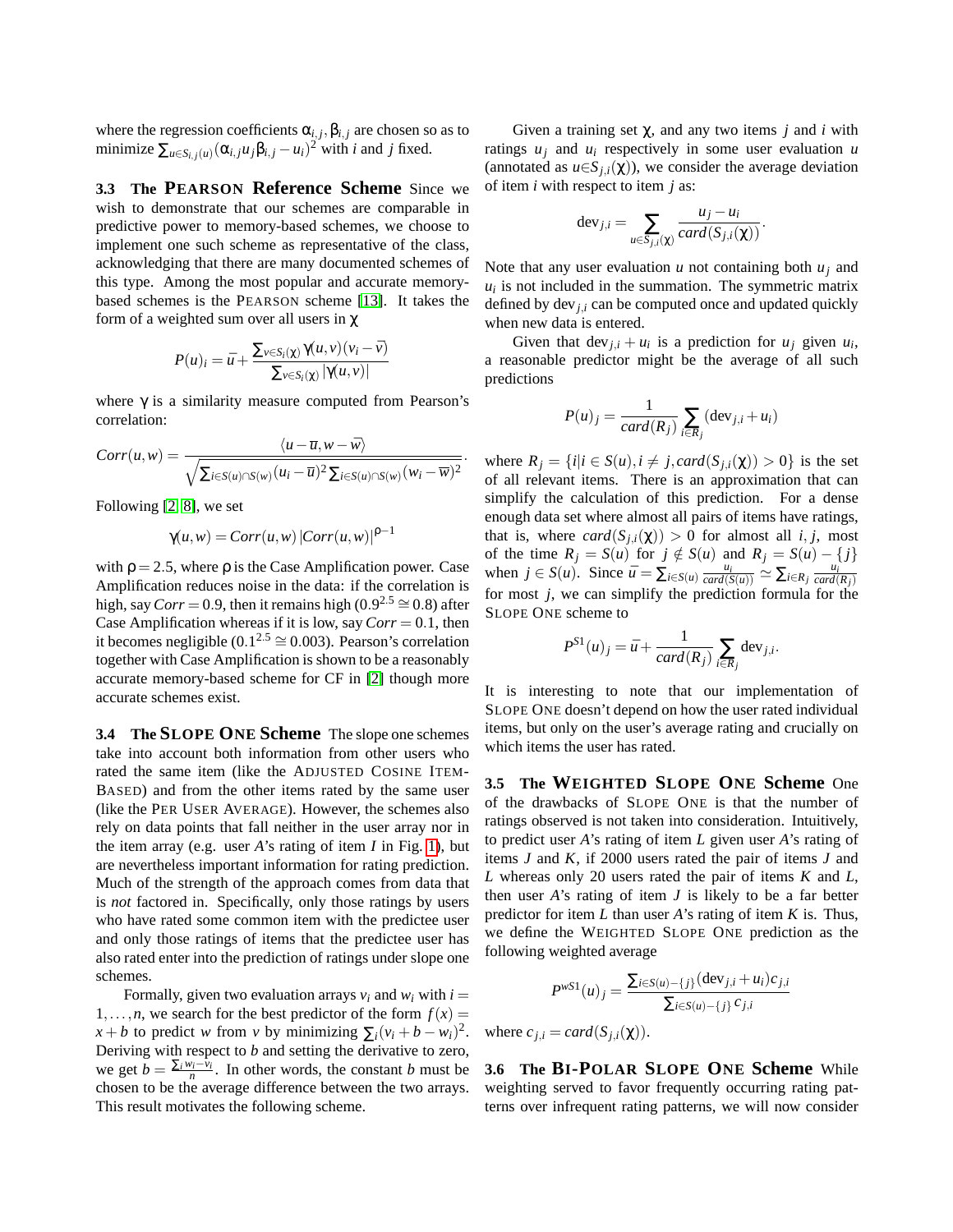favoring another kind of especially relevant rating pattern. We accomplish this by splitting the prediction into two parts. Using the WEIGHTED SLOPE ONE algorithm, we derive one prediction from items users liked and another prediction using items that users disliked.

Given a rating scale, say from 0 to 10, it might seem reasonable to use the middle of the scale, 5, as the threshold and to say that items rated above 5 are liked and those rated below 5 are not. This would work well if a user's ratings are distributed evenly. However, more than 70% of all ratings in the EachMovie data are above the middle of the scale. Because we want to support all types of users including balanced, optimistic, pessimistic, and bimodal users, we apply the user's average as a threshold between the users liked and disliked items. For example, optimistic users, who like every item they rate, are assumed to dislike the items rated below their average rating. This threshold ensures that our algorithm has a reasonable number of liked and disliked items for each user.

Referring again to Fig. [1,](#page-1-0) as usual we base our prediction for item *J* by user *B* on deviation from item *I* of users (like user *A*) who rated both items *I* and *J*. The BI-POLAR SLOPE ONE scheme restricts further than this the set of ratings that are predictive. First in terms of items, only deviations between two liked items or deviations between two disliked items are taken into account. Second in terms of users, only deviations from pairs of users who rated both item *I* and *J* and who share a like or dislike of item *I* are used to predict ratings for item *J*.

The splitting of each user into user likes and user dislikes effectively doubles the number of users. Observe, however, that the bi-polar restrictions just outlined necessarily reduce the overall number of ratings in the calculation of the predictions. Although any improvement in accuracy in light of such reduction may seem counter-intuitive where data sparseness is a problem, failing to filter out ratings that are irrelevant may prove even more problematic. Crucially, the BI-POLAR SLOPE ONE scheme predicts nothing from the fact that user *A* likes item *K* and user *B* dislikes this same item *K*.

Formally, we split each evaluation in *u* into two sets of rated items:  $S^{like}(u) = \{i \in S(u) | u_i > \bar{u} \}$  and  $S^{dislike}(u) =$  ${i \in S(u)|u_i < \bar{u}}$ . And for each pair of items *i*, *j*, split the set of all evaluations  $\chi$  into  $S_{i,j}^{like} = \{u \in \chi | i, j \in S^{like}(u)\}$  and  $S_{i,j}^{dislike} = \{u \in \chi | i, j \in S^{dislike}(u)\}\.$  Using these two sets, we compute the following deviation matrix for liked items as well as the derivation matrix  $dev_{j,i}^{dislike}$ .

$$
\mathrm{dev}_{j,i}^{like} = \sum_{u \in S_{j,i}^{like}(\chi)} \frac{u_j - u_i}{card(S_{j,i}^{like}(\chi))},
$$

The prediction for rating of item *j* based on rating of item *i* is  $\text{either } p_{j,i}^{like} = \text{dev}_{j,i}^{like} + u_i \text{ or } p_{j,i}^{dislike} = \text{dev}_{j,i}^{dislike} + u_i \text{ depending}$ 

on whether *i* belongs to  $S^{like}(u)$  or  $S^{dislike}(u)$  respectively. The BI-POLAR SLOPE ONE scheme is given by

$$
P^{b p S1}(u)_{j} = \frac{\sum_{i \in S^{like}(u) - \{j\}} p_{j,i}^{like} c_{j,i}^{like}}{\sum_{i \in S^{like}(u) - \{j\}} c_{j,i}^{disk} + \sum_{i \in S^{disk}(u) - \{j\}} c_{j,i}^{like} + \sum_{i \in S^{disk}(u) - \{j\}} c_{j,i}^{disk}}
$$

where the weights  $c_{j,i}^{like} = card(S_{j,i}^{like})$  and  $c_{j,i}^{dislike} =$  $card(S_{j,i}^{dislike})$  are similar to the ones in the WEIGHTED SLOPE ONE scheme.

### **4 Experimental Results**

The effectiveness of a given CF algorithm can be measured precisely. To do so, we have used the All But One Mean Average Error (MAE) [\[2\]](#page-4-0). In computing MAE, we successively hide ratings one at a time from all evaluations in the test set while predicting the hidden rating, computing the average error we make in the prediction. Given a predictor *P* and an evaluation *u* from a user, the error rate of *P* over a set of evaluations  $\chi'$ , is given by

$$
MAE = \frac{1}{card(\chi')} \sum_{u \in \chi'} \frac{1}{card(S(u))} \sum_{i \in S(u)} |P(u^{(i)}) - u_i|
$$

where  $u^{(i)}$  is user evaluation *u* with that user's rating of the *i*th item, *u<sup>i</sup>* , hidden.

We test our schemes over the EachMovie data set made available by Compaq Research and over the Movielens data set from the Grouplens Research Group at the University of Minnesota. The data is collected from movie rating web sites where ratings range from 0.0 to 1.0 in increments of 0.2 for EachMovie and from 1 to 5 in increments of 1 for Movielens. Following [\[8,](#page-4-4) [11\]](#page-4-17), we used enough evaluations to have a total of 50,000 ratings as a training set  $(\chi)$  and an additional set of evaluations with a total of at least 100,000 ratings as the test set  $(\chi')$ . When predictions fall outside the range of allowed ratings for the given data set, they are corrected accordingly: a prediction of 1.2 on a scale from 0 to 1 for EachMovie is interpreted as a prediction of 1. Since Movielens has a rating scale 4 times larger than EachMovie, MAEs from Movielens were divided by 4 to make the results directly comparable.

The results for the various schemes using the same error measure and over the same data set are summarized in Table [1.](#page-4-18) Various subresults are highlighted in the Figures that follow.

Consider the results of testing various baseline schemes. As expected, we found that BIAS FROM MEAN performed the best of the three reference baseline schemes described in section [3.2.](#page-1-1) Interestingly, however, the basic SLOPE ONE scheme described in section [3.4](#page-2-0) had a higher accuracy than BIAS FROM MEAN.

The augmentations to the basic SLOPE ONE described in sections [3.5](#page-2-1) and [3.6](#page-2-2) do improve accuracy over Each-Movie. There is a small difference between SLOPE ONE and